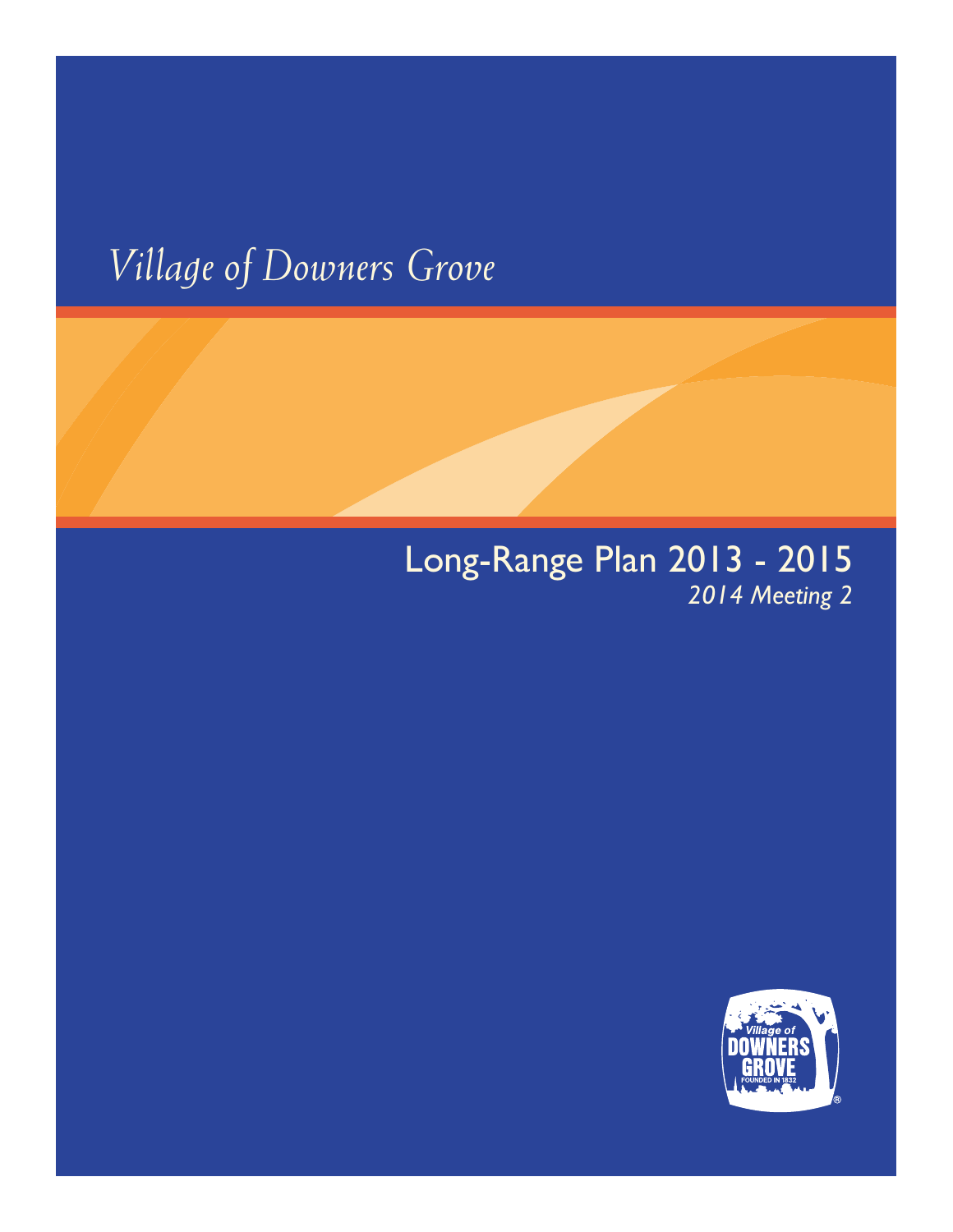| <b>II. Risk Fund</b>                      | ZUT4 Meeti                                                                                                                                                                                                                                                                                                                                                                                                                                                                                                                                                                                                                                                                                                                                                                                                                                                                                                                                                                                                                                                                                                                                                                                                                                             |
|-------------------------------------------|--------------------------------------------------------------------------------------------------------------------------------------------------------------------------------------------------------------------------------------------------------------------------------------------------------------------------------------------------------------------------------------------------------------------------------------------------------------------------------------------------------------------------------------------------------------------------------------------------------------------------------------------------------------------------------------------------------------------------------------------------------------------------------------------------------------------------------------------------------------------------------------------------------------------------------------------------------------------------------------------------------------------------------------------------------------------------------------------------------------------------------------------------------------------------------------------------------------------------------------------------------|
| <b>Issue</b>                              | The Village is self-insured and operates a Risk Management Fund to account for financial<br>activities related to risk, such as Workers Compensation and general liability claims.<br>Self-insurance means that the Village, not an insurance company, pays claims. The Village holds<br>stop-loss coverage (re-insurance) for catastrophic claims. Therefore, claims expenses vary<br>year to year. The Risk Fund is funded by transfers from the General Fund and other<br>operating funds.<br>At the end of FY13, the Risk Fund had a cash balance of negative \$622,000. Expenses<br>exceeded revenues in past two years and are projected to do so again in 2014.<br>. In 2012 and 2013, transfer of funds into the Risk Fund (revenues) were insufficient to<br>cover expenses.<br>• 2012 transfers were insufficient due to inaccurate calculation of the projected<br>expenses while transitioning third party administrators<br>• The planned 2013 transfer of \$4.2 million was delayed until the Council could<br>discuss this issue as part of 2014 Long Range Planning<br>• In FY14, the Village expects to make final payments to close out many existing claims<br>and could spend up to \$1.2 million in claims more than is budgeted. |
| <b>Actions</b><br><b>Completed</b>        | • Reduced vehicle accidents from 13 in 2011 to 4 in 2013<br>• Reduced workers compensation claims from an average of 45 per year (2011 - 2013)<br>to a projected 15 in 2014 (7 claims year to date)<br>• Results achieved by the following recent actions:<br>• Hired full-time Risk Manager<br>• Changed Third-Party Administrator to track and pay claims<br>• Created Executive Safety Team<br>• Increased staff safety training and awareness<br>• Tested Drive Cam, a system designed to monitor driver performance and<br>increase safety<br>• Purchased cot lifting system for ambulances<br>• Implemented policy prohibiting cell phone use while driving<br>• Established the Internal Risk Management Strategy team and Accident Review Team                                                                                                                                                                                                                                                                                                                                                                                                                                                                                                 |
| <b>Strategies and</b><br><b>Solutions</b> | • Continue to reduce risk and improve safety by continually improving risk management<br>program and strategies<br>• Establish and maintain a positive cash balance in the Risk Fund by transferring<br>\$1.9 million from the General Fund now and increasing the annual General Fund<br>transfer to cover expenses.<br>• Consider the costs and benefits of a Safety Manager position in the<br><b>Public Works Department</b>                                                                                                                                                                                                                                                                                                                                                                                                                                                                                                                                                                                                                                                                                                                                                                                                                       |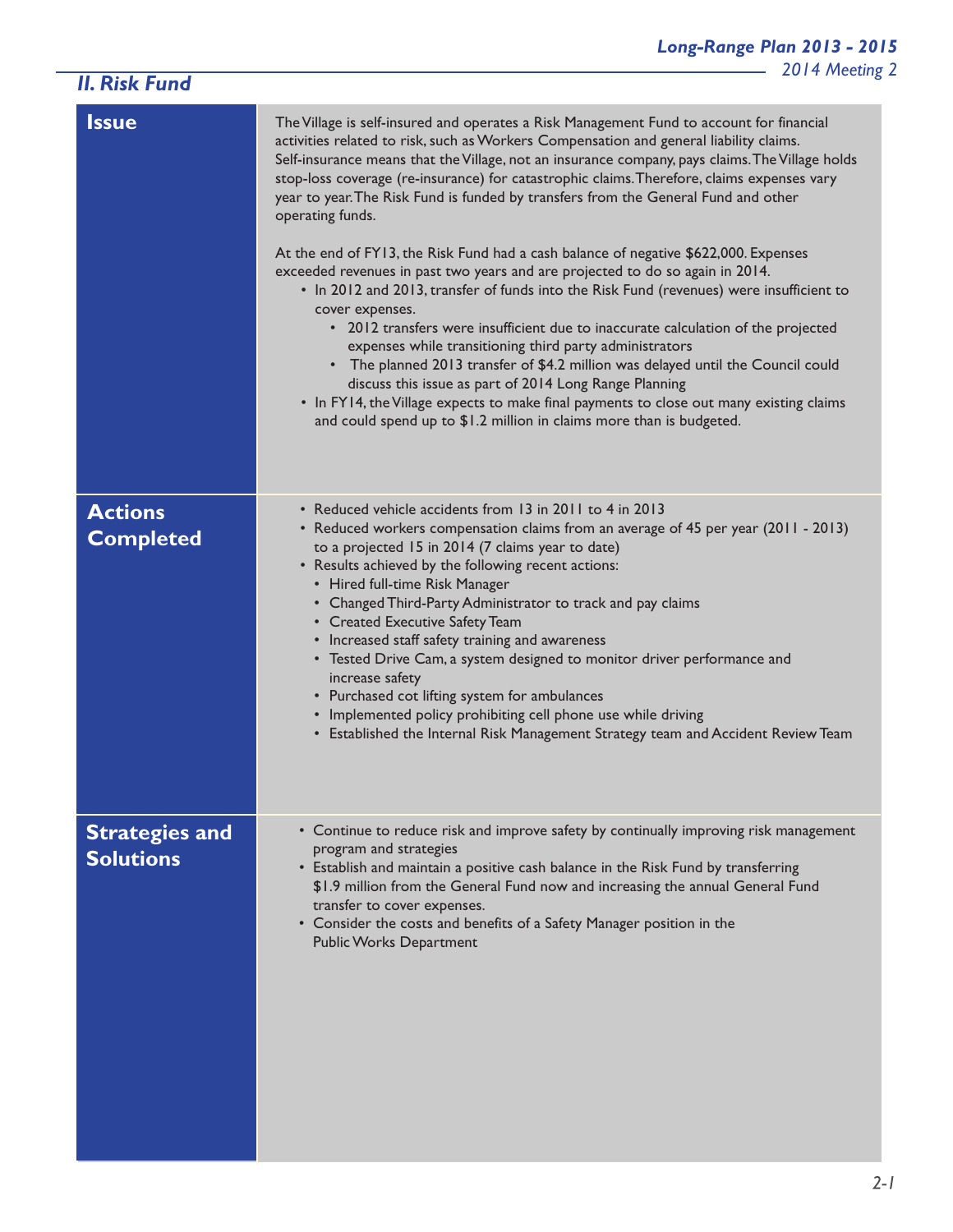### *The Village is Self-Insured*

The Village manages the impact of liability and workers compensation claims in three ways:

- By maintaining a Risk Fund to pay claims (funded by transfers from other funds, primarily the General Fund)
- By proactively working to reduce claims by implementing a risk management and safety enhancement program led by a Risk Manager
- By limiting the cost of incurred claims using a Third Party Administrator

The Village is self-insured for risk and general liability. This means that it pays for claims (workers compensation claims and other liabilities) from Village funds, rather than by paying premiums to an insurance company. The Village sets aside money each year in the Risk Fund to pay for claims, such as medical expenses, salaries of injured employees and legal settlements.

The benefit of being self-insured is that the Village pays only its claims and administrative costs, rather then paying a premium to an insurance company that would include additional overhead costs and profit. To protect against catastrophic loss, the Village carries stop-loss insurance.

The money that the Village spends from the Risk Fund varies due to the unpredictability of claims, especially workers compensation claims. Some claims, such as minor injuries requiring only medical treatment, are closed quickly at a low cost, while others, such as injuries requiring therapy or surgery, take longer to close at a high cost. The Risk Fund allows General Fund expenses to be more stable and predictable because the Village makes predictable transfers from the General Fund based on estimated costs.

#### *Workers Compensation Claims Drive Risk Fund Expenses*

Workers compensation claims, which can account for up to 75% of annual expenses, drive costs in the Risk Fund for several reasons. The workers compensation system is controlled by the state and lacks incentives to control costs and conclude medical treatments. The costs of medical treatment under workers compensation are higher than they would be for a similar non-work related visit to a health care provider under the Village's health benefit plan which includes discounted prices for treatment.

The cost of workers compensation claims have the potential to escalate over time. While the average cost of a workers compensation claim is about \$30,000, a single workers compensation claim may cost the Village over \$1 million. In many cases the Village has to pay all of the costs summarized below.

#### *Direct Costs to the Risk Fund*

- Medical Expenses The Village pays all costs for medical treatment for a work-related injury. Workers compensation claims are paid under the State of Illinois fee schedule. These fees are higher than the discounted fees that the Village pays under its medical plan.
- Salary and Benefits If an employee cannot return to work, the employee's salary and benefits are paid from the Risk Fund until they return to full duty.
- Workers Compensation Settlement In some cases, the Village may pay a settlement to the injured employee according to Illinois workers compensation law.

#### *Related Costs Affecting Other Funds*

- Replacement Employees For certain positions, to maintain the same level of service, the Village may need to replace an injured worker by paying overtime for other employees to work in the injured employee's place.
- Post-employment Disability Benefits Police officers and firefighters that are unable to return to work may be awarded a duty-related disability pension. Further, in certain qualifying cases, the Village pays 100% of the employee and their dependents' health insurance costs, pursuant to state law.

The table to the right shows the Village's workers compensation claim experience since 2011. The Village reduced Workers Compensation Claims from an average of 45 per year (2011 - 2013) to a projected 15 in 2014 (7 claims year to date).

| Year                | <b>Number of Workers</b><br><b>Compensation Claims</b> |
|---------------------|--------------------------------------------------------|
| 2014 (Year to Date) |                                                        |
| 2013                | 44                                                     |
| 2012                | 39                                                     |
| <b>2011</b>         | 53                                                     |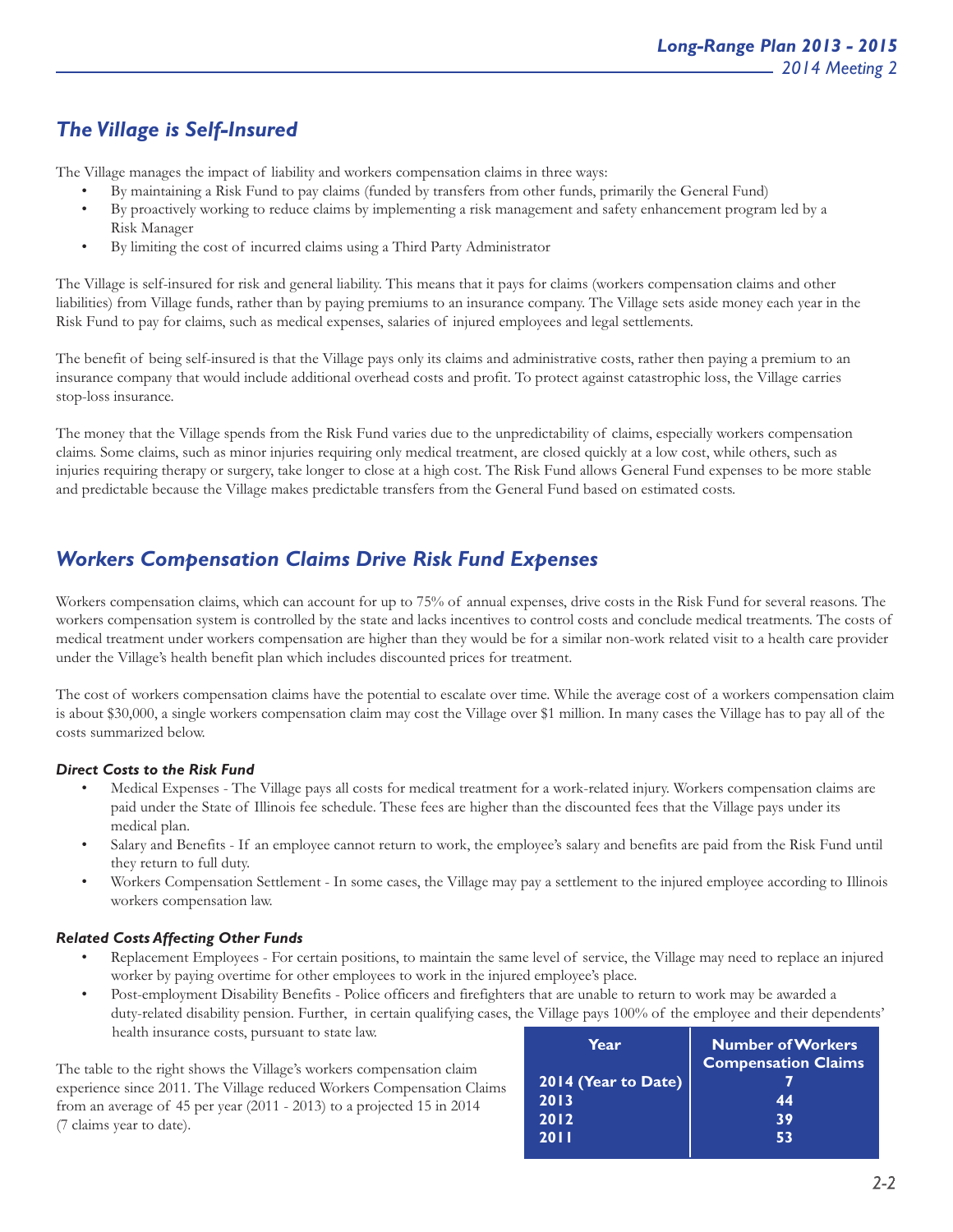



#### *Key Points From the Charts Above*

- Annual expenses ranged from \$2.11 million to \$2.47 million per year
- Workers compensation expenses accounted for more than half of the total expenses each year
- The Risk Fund revenues (transfers from other funds) declined in 2012 and 2013 and did not cover annual expenses.
- 2012 transfers were insufficient because the Village was expecting 2012 expenses to be about \$600,000 less than they were.
	- Change in Third Party Administrators In 2011 the out-going TPA provided misinformation and/or incomplete information about projected expenses to the current TPA. Based on this information staff and the current TPA expected 2012 expenses to decline compared to 2011 expenses
	- Re-opening of workers compensation claims Four closed workers compensation claims were re-opened in 2012 causing expenses to unexpectedly increase
	- The planned 2013 transfer of \$4.2 million was delayed until the Council could discuss this issue as part of 2014 Long Range Planning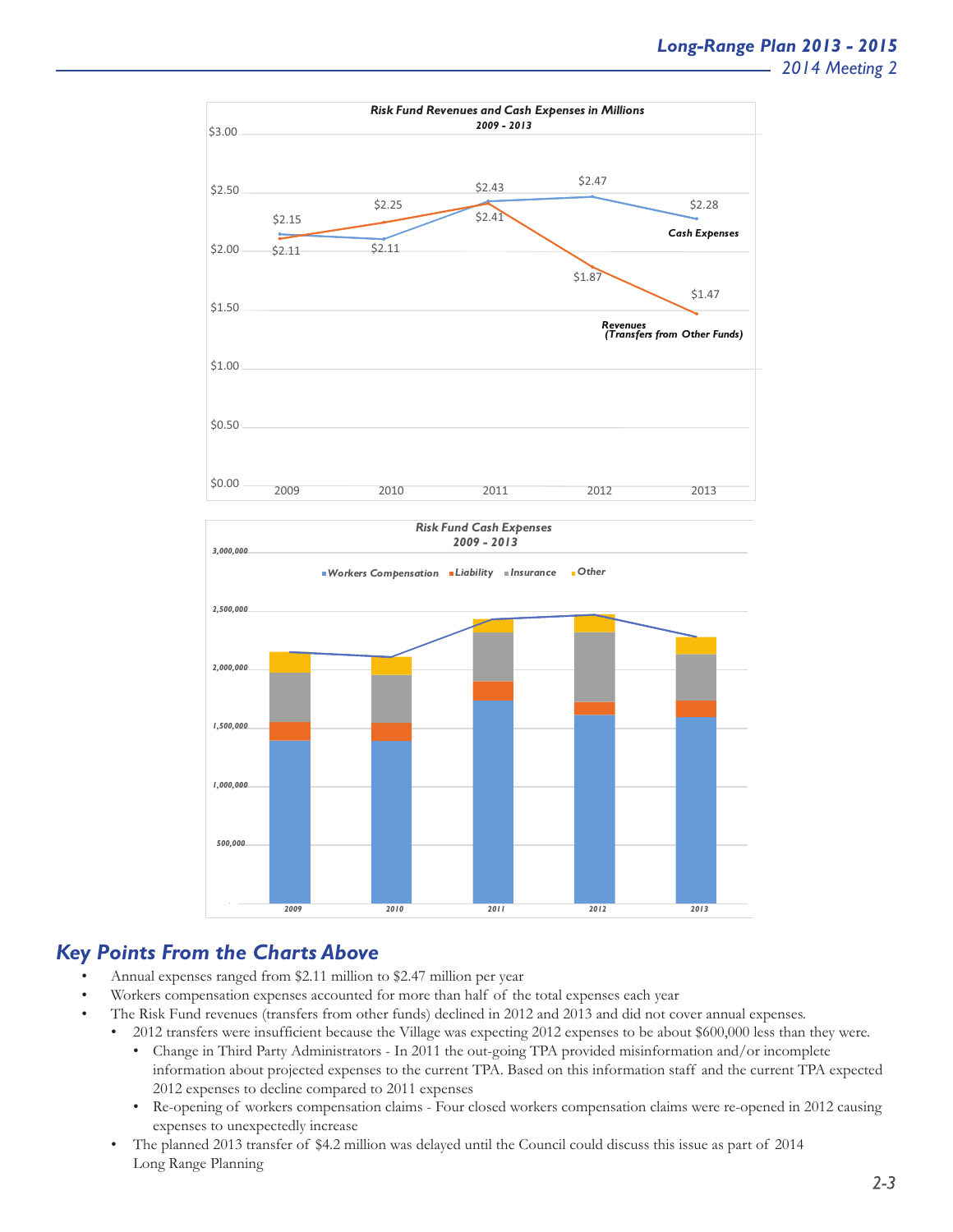#### *Strategies and Solutions*

Staff recommends the following strategies:

Continue to reduce risk and improve safety by continually improving risk management program and strategies - The most effective way to reduce Risk Fund expenses is to reduce or eliminate accidents and injuries. The Village has recently taken several actions that have done so. The Village will continue to improve the risk reduction and safety enhancement program with a goal of preventing accidents and injuries.

Establish and maintain a positive cash balance - The Village should establish and maintain a positive cash balance in the Risk Fund by transferring \$1.9 million from the General Fund now and increasing the annual General Fund transfer to cover annual expenses.

Consider the costs and benefits of a Safety Manager position in the Public Works Department - The Village should evaluate the value of hiring a safety manager in the Public Works Department. This position would be responsible for improving safety and reducing risk in Public Works operations and would work closely with the Risk Manager and Safety Officers in the Police and Fire Departments.

#### *III. Downtown TIF*

| <b>Issue</b>                              | Projections indicate that the Downtown TIF Fund will have a negative fund balance by the end<br>of FY18. The negative fund balance will grow every year from 2018 through 2021 as a result<br>of the annual debt service obligations exceeding TIF increment revenue. Projections indicate<br>that the accumulated negative fund balance will reach approximately \$5.2 million by the end<br>of the life of the TIF. |
|-------------------------------------------|-----------------------------------------------------------------------------------------------------------------------------------------------------------------------------------------------------------------------------------------------------------------------------------------------------------------------------------------------------------------------------------------------------------------------|
| <b>Actions</b><br><b>Completed</b>        | • Refunded bonds in FY13 resulting in a savings of approximately \$478,000<br>• Updated parking fees in FY13, resulting in additional revenues that can be used to<br>retire debt<br>• Entered into redevelopment agreement for Charles Place                                                                                                                                                                         |
| <b>Strategies and</b><br><b>Solutions</b> | • Continue to limit expenses in the TIF<br>• Use economic development tools to improve increment performance<br>• Explore options for retiring the TIF using revenues from a public-private partnership to<br>develop the existing Village Hall/Police Station property<br>• Consider levying for the debt service obligations                                                                                        |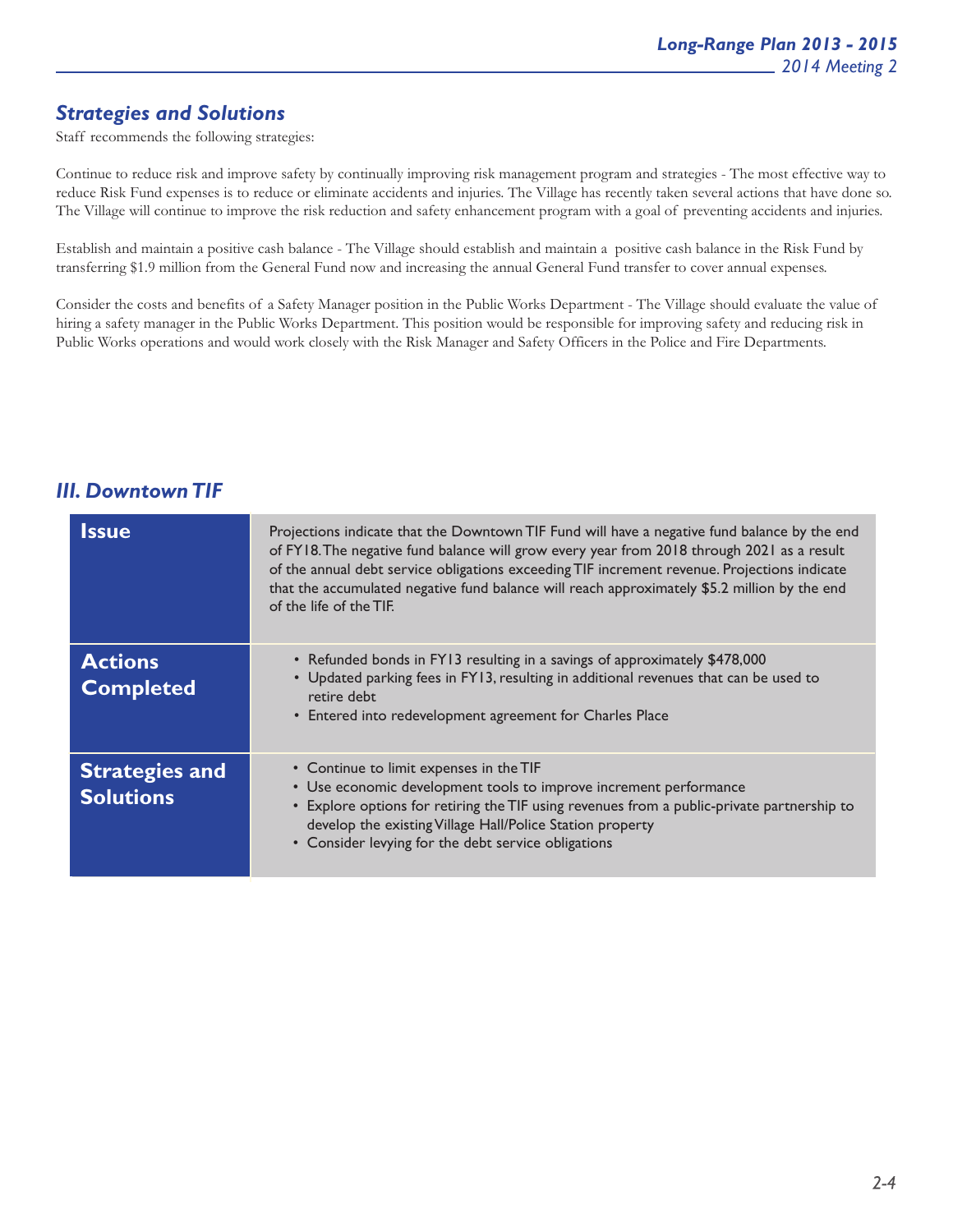

The Downtown TIF was created in 1997 to spur economic development in the downtown business district. When the TIF was created, the Equalized Assessed Value (EAV) of property within the TIF boundaries was frozen at \$16.05 million. This initial EAV is know as the "Frozen" EAV. During the life of the TIF, the EAV has increased to \$52.46 million, an increase of 227%. The Downtown TIF EAV has outperformed the Village as a whole during its life growing an average of 7.80% per year vs 3.51% Village-wide. TIF Fund Revenues are generated by multiplying the total property tax rate by the difference between the "frozen" EAV and the actual EAV.

The increase in Downtown TIF EAV can be attributed to the successful implementation of the Village's economic development strategies. Projects that were completed through the use of the TIF include Acadia on the Green, Station Crossing, Georgian Courts and Morningside Square. Funds were also used to greatly improve public infrastructure including the Downtown Parking Deck and major reconstruction of Main Street.

The following pictures, showing locations throughout the Downtown before and after improvements were made, illustrate the ways in which the TIF has been instrumental in facilitating substantial redevelopment within the Downtown.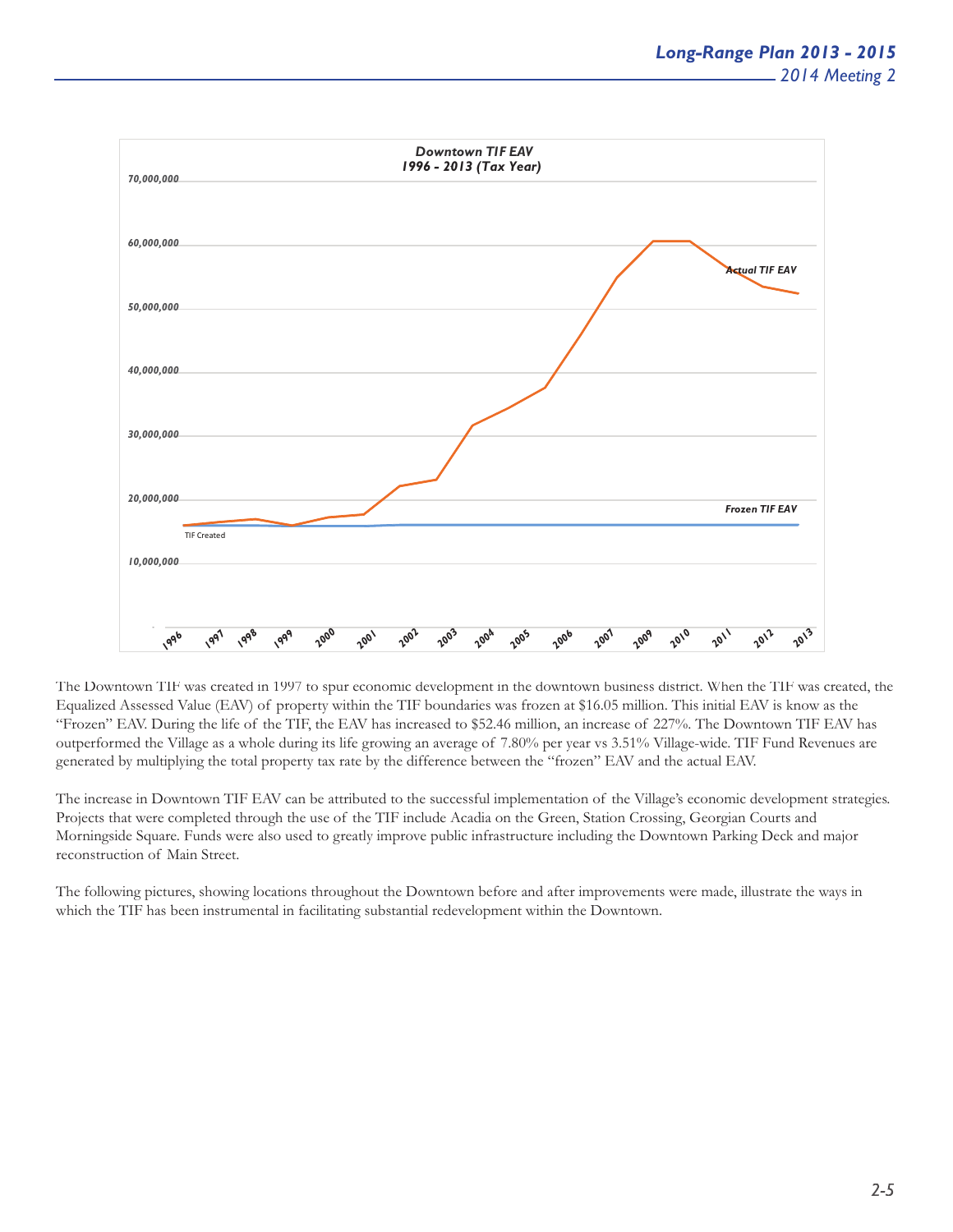## *Long-Range Plan 2013 - 2015*

*2014 Meeting 2*















*Before*



Acadia on the Green Before



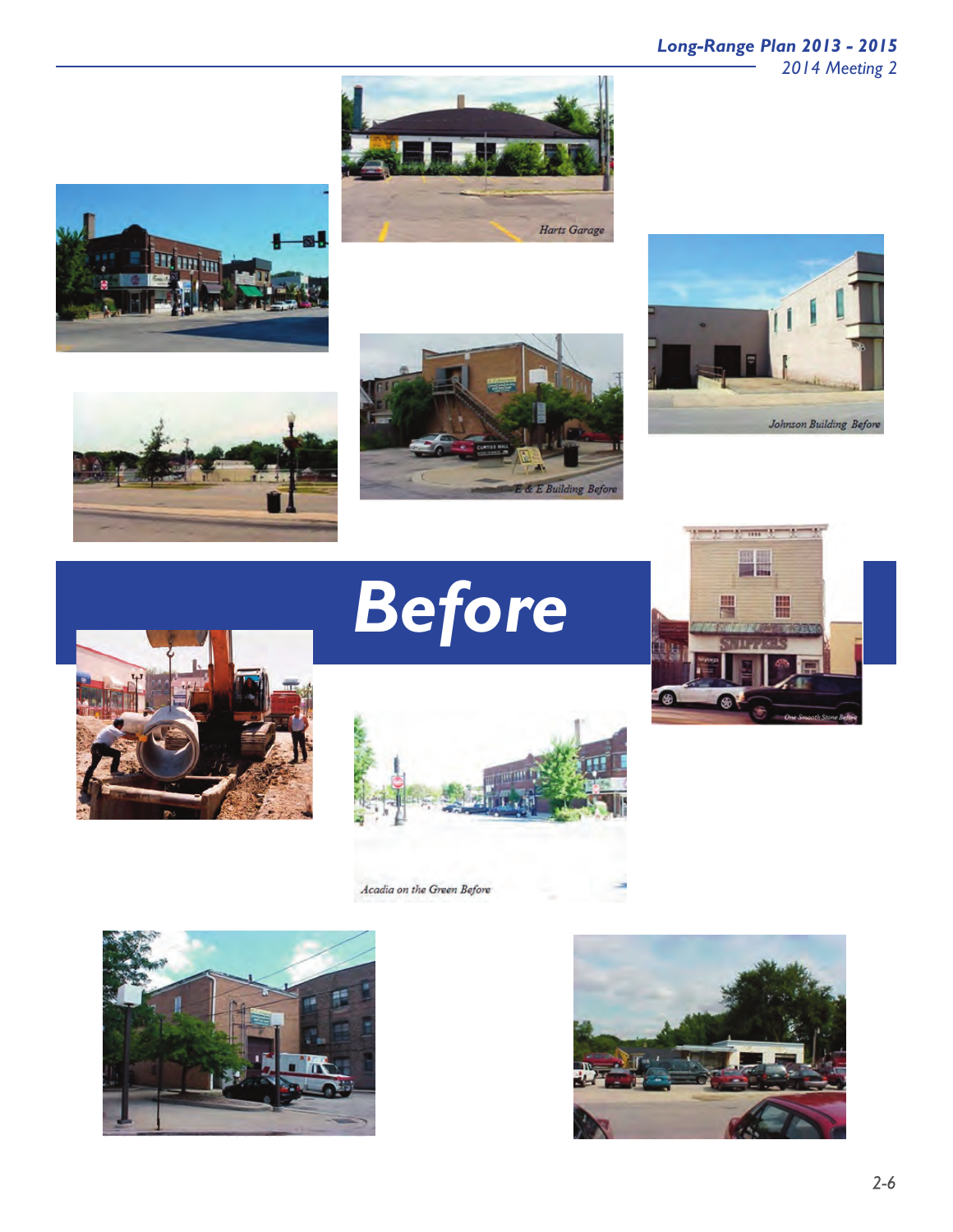*Long-Range Plan 2013 - 2015*

*2014 Meeting 2*



















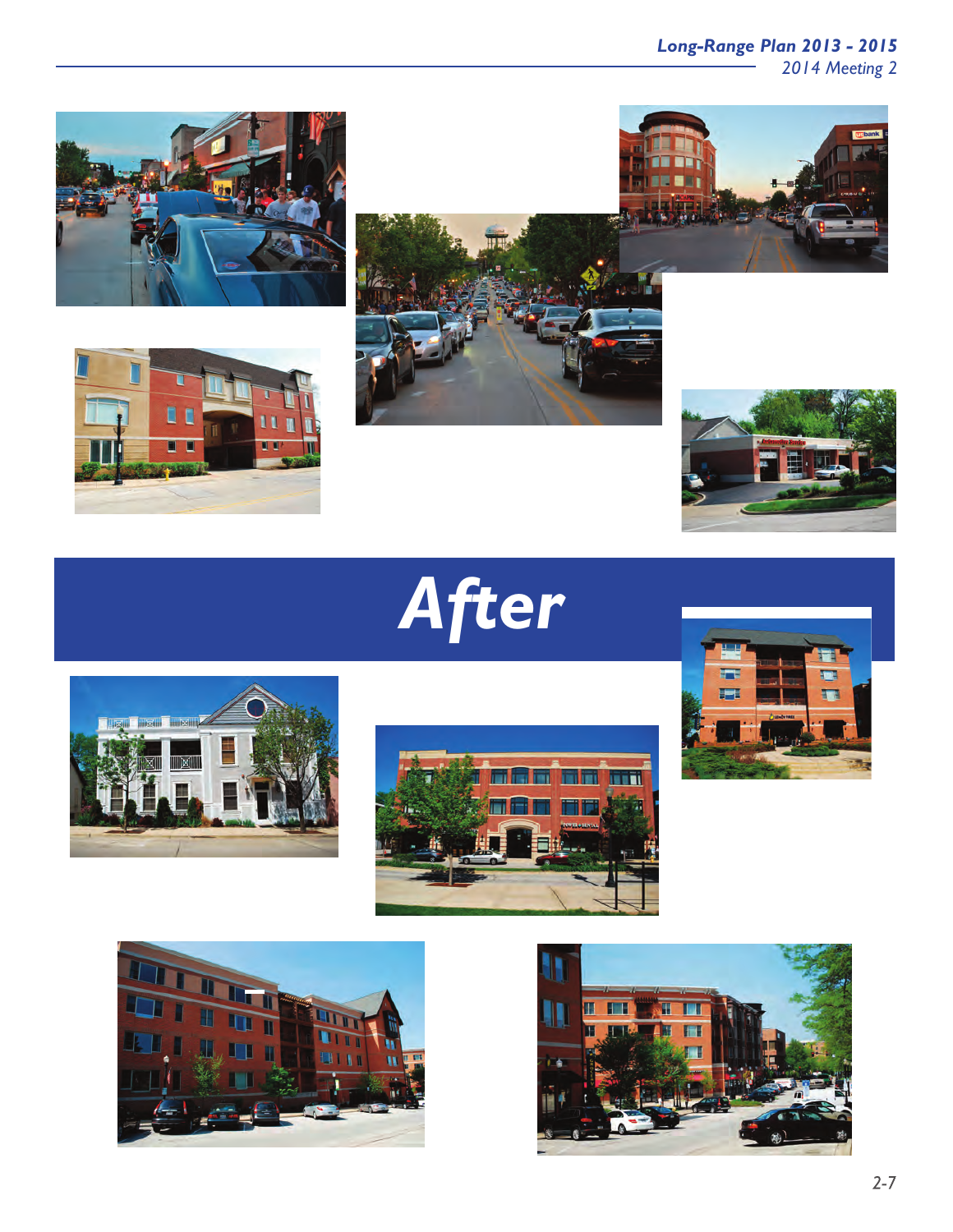

The economic downturn has directly impacted property values and EAVs in the Village including the Downtown. This decrease in the EAV in the Downtown coupled with increasing debt service payments on outstanding bonds in the final years of the TIF will result in a projected gap between available revenues and expenses. Staff projects an accumulated funding deficit of approximately \$5.2 million by the end of the life of the TIF which can be seen in the above graph. The TIF expires in 2020 but increment revenue will be received and debt service payments will be made in 2021. There are several strategies that the Village can employ to help mitigate the fiscal impact of this funding gap.

Projections indicate that the Downtown TIF Fund will have a negative fund balance by the end of FY 2018. The accumulated deficit is expected to reach \$5.2 million by the end of the TIF.

| <b>Fiscal Year</b> | <b>Increment Revenue</b> | <b>Expenses</b> | <b>Funding Gap</b> |
|--------------------|--------------------------|-----------------|--------------------|
| 2018               | \$2,960,000              | \$3,970,000     | (1,010,000)        |
| 2019               | \$3,060,000              | \$4,230,000     | (\$I, I70,000)     |
| 2020               | \$3,170,000              | \$4,520,000     | (\$1,350,000)      |
| 2021               | \$3,270,000              | \$4,910,000     | (\$1,640,000)      |
| Total              | \$12,460,000             | \$17,630,000    | (\$5,170,000)      |